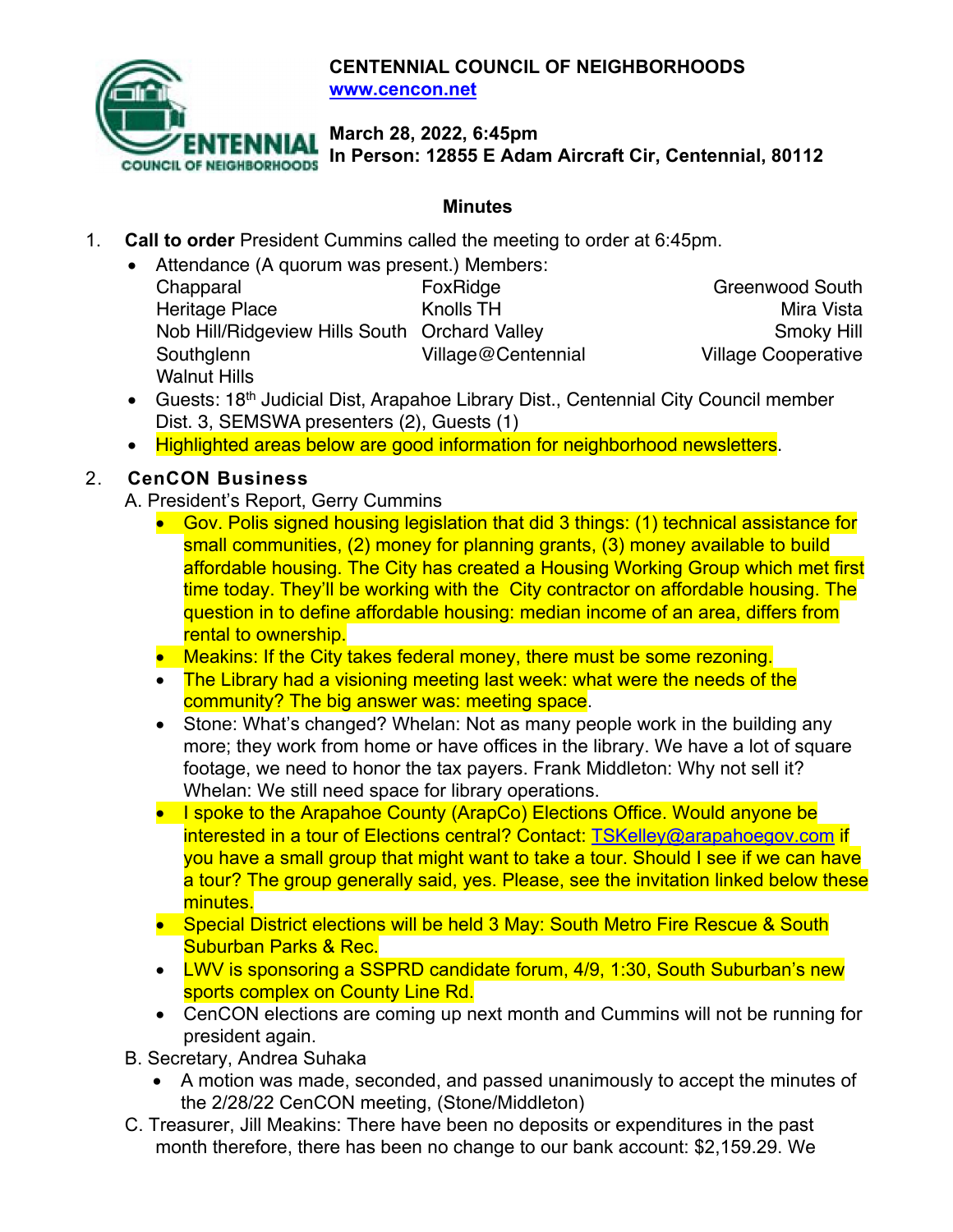ended the year with 41 paid members. An Annual Treasurer's Report can be found linked under these minutes in the email.

## 3. **Special District Presentations**

- A. 18<sup>th</sup> Judicial District, Aurora Ogg,
	- She wanted us to know about the DA's Community Conversation on Fentanyl on 3/30. The bill that is in the State Legislature isn't strong enough to put a stop to what's happening,.
	- On 5/21, the 18th Judicial District is sponsoring the 2022 Senior Law & Safety Summit, 8:30-2pm. **A flyer is linked in the email**. Please, get the word out to the seniors in your neighborhoods.
- B. South Metro Fire Rescue (SMFR), Kristin Eckmann, absent
	- Eckmann sent an email with some information.
	- South Metro has all the election details on our website: https://www.southmetro.org/649/SMFR-Board-of-Director-Election-Informat
	- The Districts that will have seats open include Districts 2, 6, & 7. Please note, that the mail in ballots will only be sent to citizens who live within the Director districts that have open seats. This will affect some Centennial citizens who live within District 2 specifically. (*Suhaka: As near as I can tell, none of the Districts have any Centennial residents.*)
	- The interactive map here showcases the district boundaries as well: https://southmetrofire.maps.arcgis.com/apps/webappviewer/index.html?id=1c5ff5e 7d7b04a6ab4592afb98e222c7
	- Citizens will begin receiving ballots in April. They will be able to mail in their ballots and/or South Metro will have drop boxes throughout the District (which will be posted on our website shortly).
- C. Arapahoe Park & Rec. District, Delos Searle, Interim Exec. Dir.
	- The Executive Director position is vacant. It's posted on the website is posed until mid-May.
	- Our ballot question passed in Nov. to keep the bonds expiring soon ongoing for operating funds: staffing positions, maintenance, larger proects. If you're in APRD and have an idea for spending it, contact Delos.
	- We're currently remodeling Trails Rec. Center. The pool needs a new rubber liner (2 months to do); there'll be new play features at pool, too. It should be done the middle of May.
	- We're cancelling our Board elections, this year. Only the incumbents submitted nomination forms.
	- Project update: Pioneer Park (It's the 1<sup>st</sup> park created in the district.) on Picadilly: we're redoing the playground and redoing the sports field. We'll apply for some grant funding from ArapCo & Centennial.
	- The Look Out Park ,5455 S Riviera Wy, terrace proect is under construction: adding better access & some seating to finish the end of May.
	- About 35% of APRD is in Centennial.
- D. Arapahoe Library District, Holly Whelan
	- § **Call for Artists to Display Original Works** (The deadline was 3/31)
	- § **Tues., 12 April: A Survivor's Story: A Personal Account of the Holocaust**
		- o Meet author & Holocaust survivor Oscar Sladek on Tues., 12 April, 1pm at Koelbel Library.
		- $\circ$  His personal account of narrowly evading the Nazis while living in hiding with his family is one of hope and survival.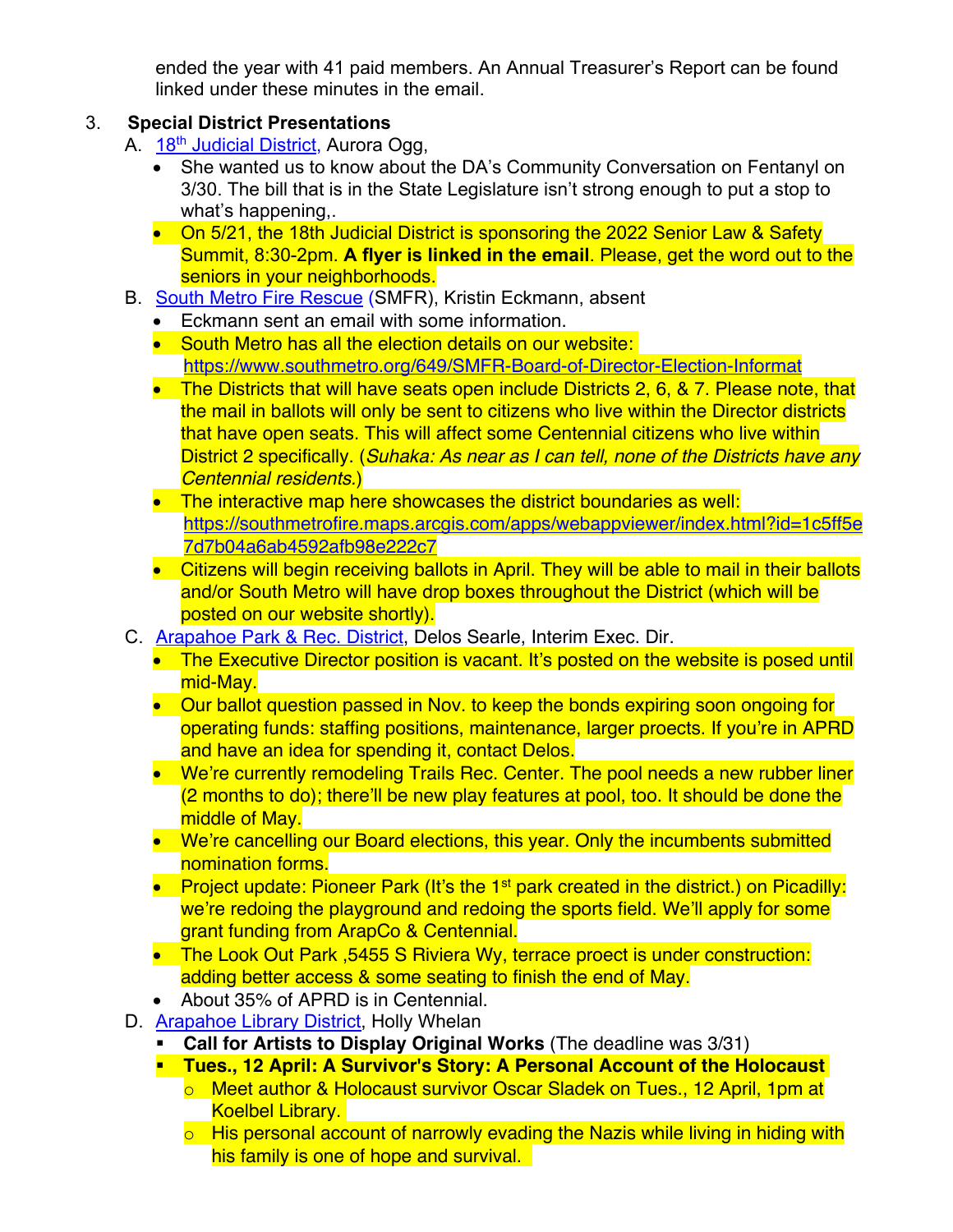- $\circ$  Sladek, a respected leader of the Denver Jewish community and musician, will share his reflections on growing up as a young Jewish boy in Slovakia during Hitler's reign and learning to choose love over hate.
- o Registration required, visit Sladek.
- § **Thurs., 14 April: Business & Career Series for Older Adults: Make Money at Home**
	- o Are you interested in making some extra money or pursuing your passion, but would rather not start a business or work for someone else?
	- o This event at Koelbel Library will touch on ways to earn money at home, from online sales to user-testing websites.
	- o Using quizzes and group activities, we'll explore which opportunities might match up with your interests and skills. Attend in person or virtually.
	- o To register, visit Business&Career.
- § **Mon., 18 April or 28 April: City of Trash: Puppet Performance and Workshop**
	- o Virtual
	- $\circ$  This Earth Day, we need some puppet superheroes to help us finish our story and save the city.
	- $\circ$  During the performance, 4-5pm, audience members are guided through a puppet-building workshop to build their own trash superheroes using household objects.
	- $\circ$  These puppet heroes are then invited to swoop in and save the day in our virtual performance. For children ages 5-12. Free online event presented through Zoom.
	- o To register, visit CityOfTrash.

## § **Sat.. 23 April: Earth Day Environmental Fair**

- o 10-12 at Smoky Hill Library
- $\circ$  Stop by and chat with a variety of local experts about sustainability and recycling at this outdoor open-house style fair. Leave with a wealth of information on how to be earth-friendly and reduce your carbon footprint. Take a spin on an electric bike and see what all the organizations have to offer.
- o For more info, visit EnvironmentalFair
- E. City of Centennial, District 3 Council Member Rik Holt

our City. There's really no way to put it all into words.

- The Centennial Transportation Master Plan, Draft 2040, is still looking for community input. Go here. Input will be collected through 15 April.
- Housing Study, community input
- Arapahoe Bridge has begun.
- Centennial Center Park is undergoing a lot of construction. There will also be a trail from the Park all the way down to the C470 trail.
- Spark Centennial is a pilot program to answer: how do we make Centennial retail friendly again. 30 business have registered.
- A new Sheriff's Citizens' Academy starts next Tues starts, 5 April.
- Holt is a member of the City's Fiber Commission. Right now they're working on what to do with all of our extra fiber: VR, AR, telemedicine, how to improve traffic
- Cummins: Have public intitutions taken advantiage of it? Rik: Cherry Creek Schools has a deal, no others.
- 4. **SEMSWA Operations in Centennial**, Dan Olsen, Deputy Dir. & Dir. of Field Operations • This was an excellent, informative slide show on all the work that SEMSWA does for